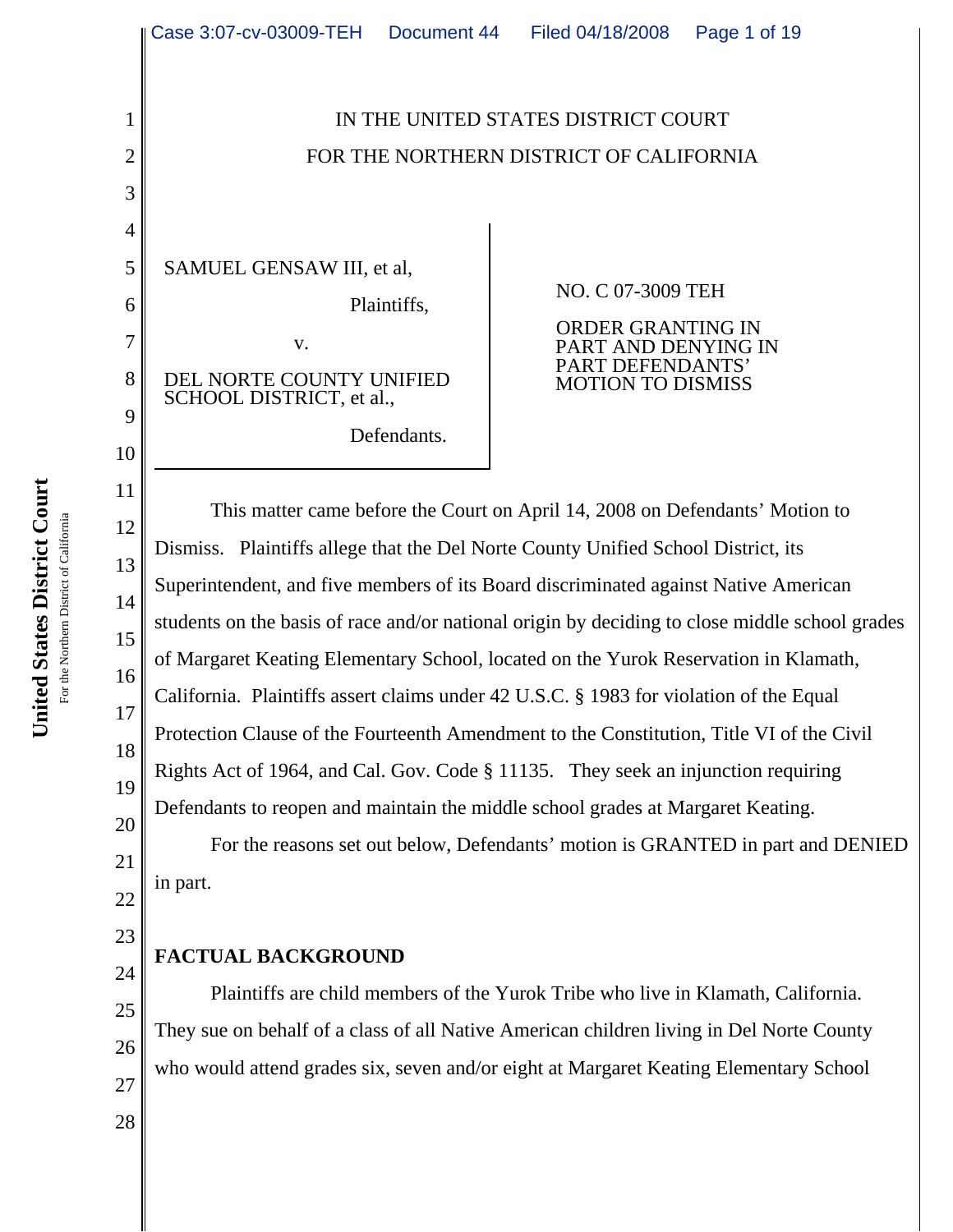1 2 ("MKS"), now or in the future, but for the Defendants' decision to close the middle school grades.

3 4 5 6 7 8 9 The Complaint alleges that MKS plays a crucial role in preserving Yurok Tribe traditions and culture. The school provides Yurok language instruction, instruction in traditional tribal skills, and is used as a site for Yurok cultural events and activities after school hours. Complaint ¶ 2. Middle school is a critical period "for formation of tribal identity" as children first reach an age when they can learn, understand, and retain tribal history, culture, and language. *Id.* ¶ 59. No other school in the District is similarly equipped to preserve and provide instruction in Native American culture. *Id.* ¶ 2.

10 11 12 13 In the 2004-2005 school year, approximately 67% of the students enrolled at MKS were Native American. Only 15% of the students in the Del Norte County Unified School District overall were Native American, and no other school in the District had a Native American population greater than 23%. *Id.* ¶¶ 2-3, 56.

14 15 16 17 18 19 According to the allegations of the Complaint, beginning in 2004, the District began exploring ways to cut costs. It formed three "Blue Ribbon" committees, including a Finance Committee and a Facilities Committee. ¶ 40. The former was charged with making cost cutting and revenue enhancement recommendations to the Superintendent and School Board, the latter with studying the use of school facilities in the District to make recommendations about cost reductions. *Id.*

20 21 22 23 24 25 26 27 28 In February 2005, the Finance Committee made a report to the School Board, stating it would defer to the Facilities Committee, and observing that the average savings of closing any elementary school may be offset by "increased transportation costs and negative impact on the community." ¶ 42. The subsequent Facilities Committee report identified three costsaving measures. It concluded that the District would save the most money by closing a school in Crescent City, and recommended closing Pine Grove Elementary School. *Id.* ¶ 43. It also recommended that the Board consider changing the predominantly white Mountain Elementary School to a K-5 school, and busing children in grades 6-8 to Crescent City, which it could do without additional expense. *Id.*  $\P$  43, 5. Third, it concluded that the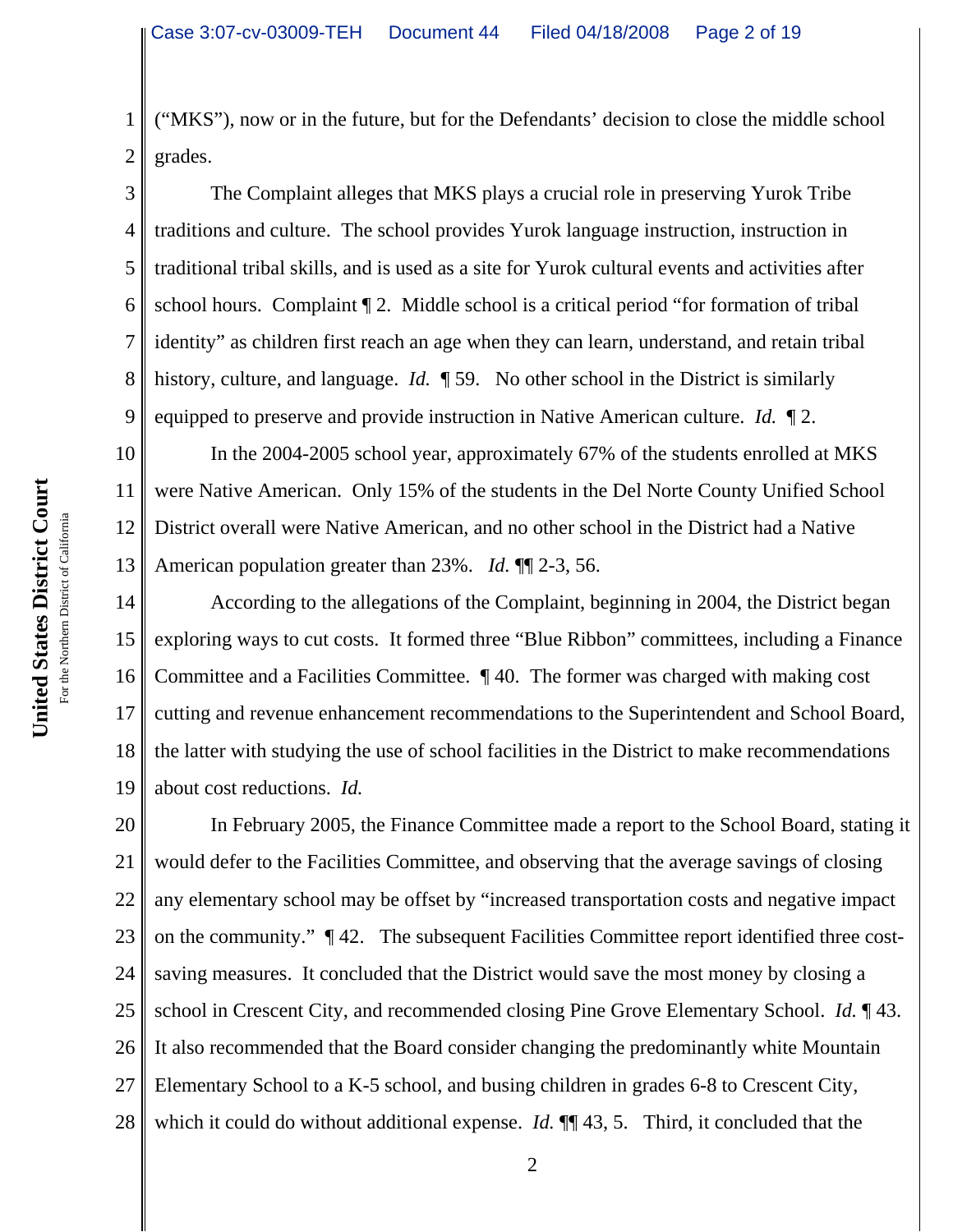1 2 3 Board could save costs by busing students in grades 6-8 at MKS to Crescent Elk Middle School, but noted that doing so would require additional expense – making this the "least effective cost-saving measure identified in the report." *Id. ¶* 43*.*

4 5 6 7 8 9 10 11 12 13 The School Board then met with parents of children at Pine Grove Elementary, and at (or soon after) the meeting announced it would not close that school. *Id.* ¶ 44. Next, the Board met with parents at Mountain Elementary, and announced it would not close middle school grades there. *Id.* The Board did not convene a meeting with parents of students at MKS to discuss possible school closure; instead, the Board raised the topic of closure at a meeting convened for another purpose. *Id.* Contrary to normal practice, the Board kept no minutes or records of these meetings. *Id.*  $\P$  46. In fact, the Board made no record of discussions or explanations of how it chose among the cost-saving options recommended by the Blue Ribbon Commissions, or reached its decision to close the middle school grades at MKS. *Id.* ¶ 50.

14 15 16 17 18 19 The Native American community vehemently opposed closing the middle school grades at MKS. Community members expressed their concerns to School Board members both at and outside official meetings, including their anxiety that the closure would affect MKS's role as a cultural center, that children would endure long bus rides and so lose time for study and tribal activities, and that parents would have difficulty participating in school activities. *Id.* ¶ 47.

20 21 22 23 24 25 26 At a meeting on June 9, 2005, the School Board formally decided to close grades six through eight at MKS, to reassign the students to Crescent Elk Middle School and to bus them there, effective in the fall of 2005. *Id.* ¶ 48. Plaintiffs allege that by doing so, the Board chose the cost-saving option that would have the greatest impact on Native American children and save the least amount of money. *Id.* ¶ 49. Parents, students, and Klamath community members continued to protest the decision, including by petition and formal complaint. *Id.* ¶ 51.

27 28 The Complaint alleges that there is a long history in Del Norte County of discrimination against Native Americans on the basis of race and/or national origin, both in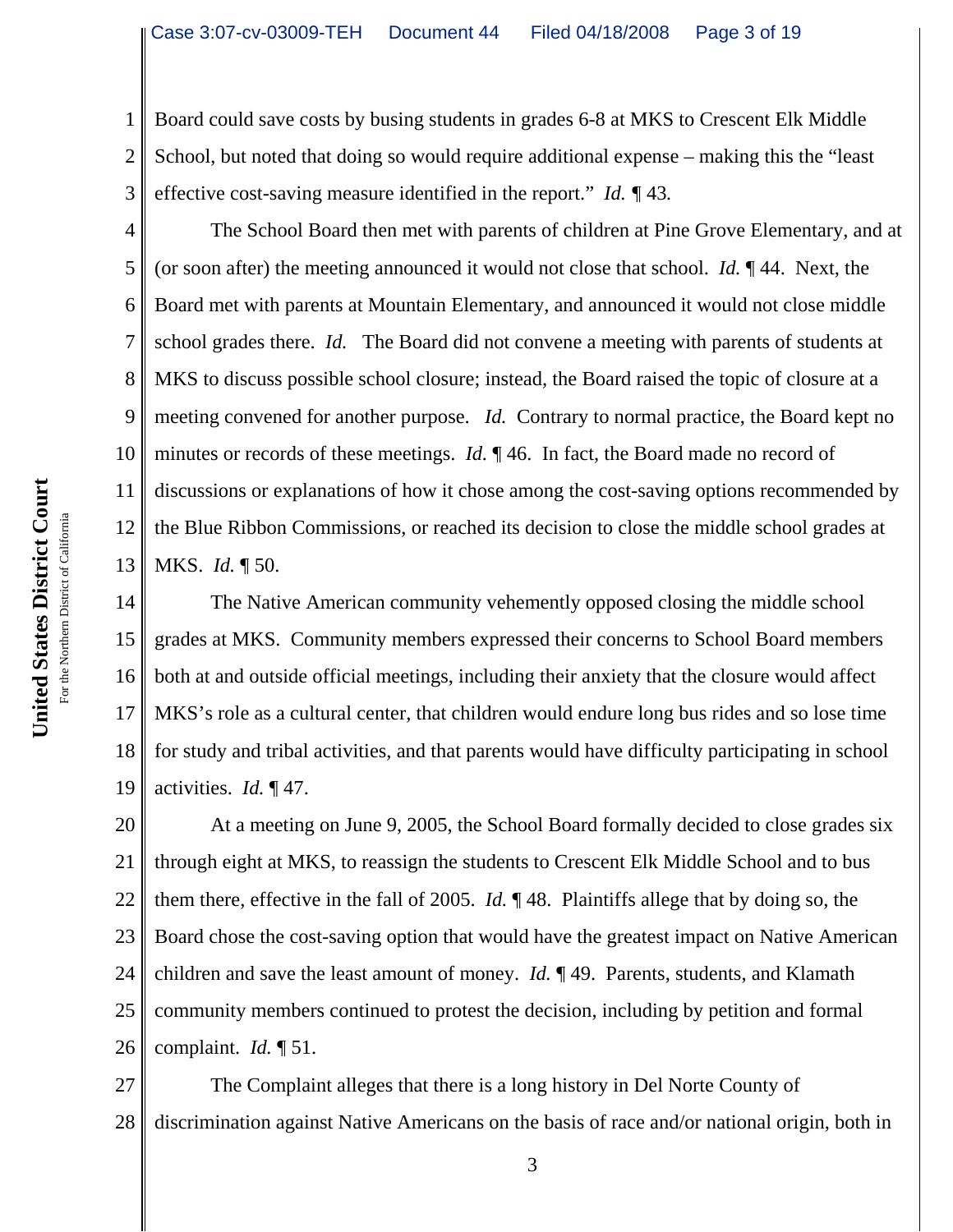1 2 3 4 5 6 and outside of schools. *Id. ¶* 38*.* It contends that the District's decision to close Margaret Keating's middle school grades and to reassign and bus the displaced students to Crescent Elk Middle School "was motivated by a racially discriminatory intent and purpose." *Id.* ¶ 54. The effect of the decision was to diminish Plaintiffs' "abilities to be full and active members of their tribe," and has caused some students to suffer racial hostility and disparate discipline in their new schools. *Id. ¶¶* 59-62.

7 8 9 10 11 12 The Complaint also alleges that the United States Department of Education Office for Civil Rights ("OCR"), the administrative agency charged with enforcing Title VI, investigated the District's decision to close Margaret Keating's middle school grades and "concluded that the Board discriminated against the Margaret Keating Native American Students on the basis of race in violation of Title VI of the Civil Rights Act of 1964." *Id.* ¶ 53. The Complaint goes on to describe and quote portions of the OCR decision. *Id.*

13 14 15 16 17 18 19 20 21 22 23 24 Plaintiffs filed this action on June 8, 2007. They claim that the Defendants' decision to close the middle school grades at MKS violates Plaintiffs' constitutional right to equal protection, Complaint ¶¶ 64-67 (First Cause of Action), Title VI of the Civil Rights Act of 1964, *id.* ¶¶ 68-71 (Second Cause of Action), and Cal. Gov. Code § 11135 (Third Cause of Action), *id.*  $\P$ <sup> $\parallel$ </sup> 72-75. The Complaint seeks class certification, declaratory judgment that acts complained of were unlawful, and a preliminary and permanent injunction requiring Defendants to reopen grades six through eight at Margaret Keating Elementary, "staffed with qualified teachers assigned to teach each grade the full curricula appropriate to that grade and supporting activities that teach and foster Native American languages, history and culture, and permit any and all Native American children living in Klamath and eligible for those grades who wish to do so to attend the middle school grades at Margaret Keating." Complaint, Prayer for Relief ¶ 4.

25

### 26 **LEGAL STANDARD**

27 28 Dismissal is appropriate under Federal Rule of Civil Procedure 12(b)(6) when a plaintiff's allegations fail "to state a claim upon which relief can be granted." Fed. R. Civ. P.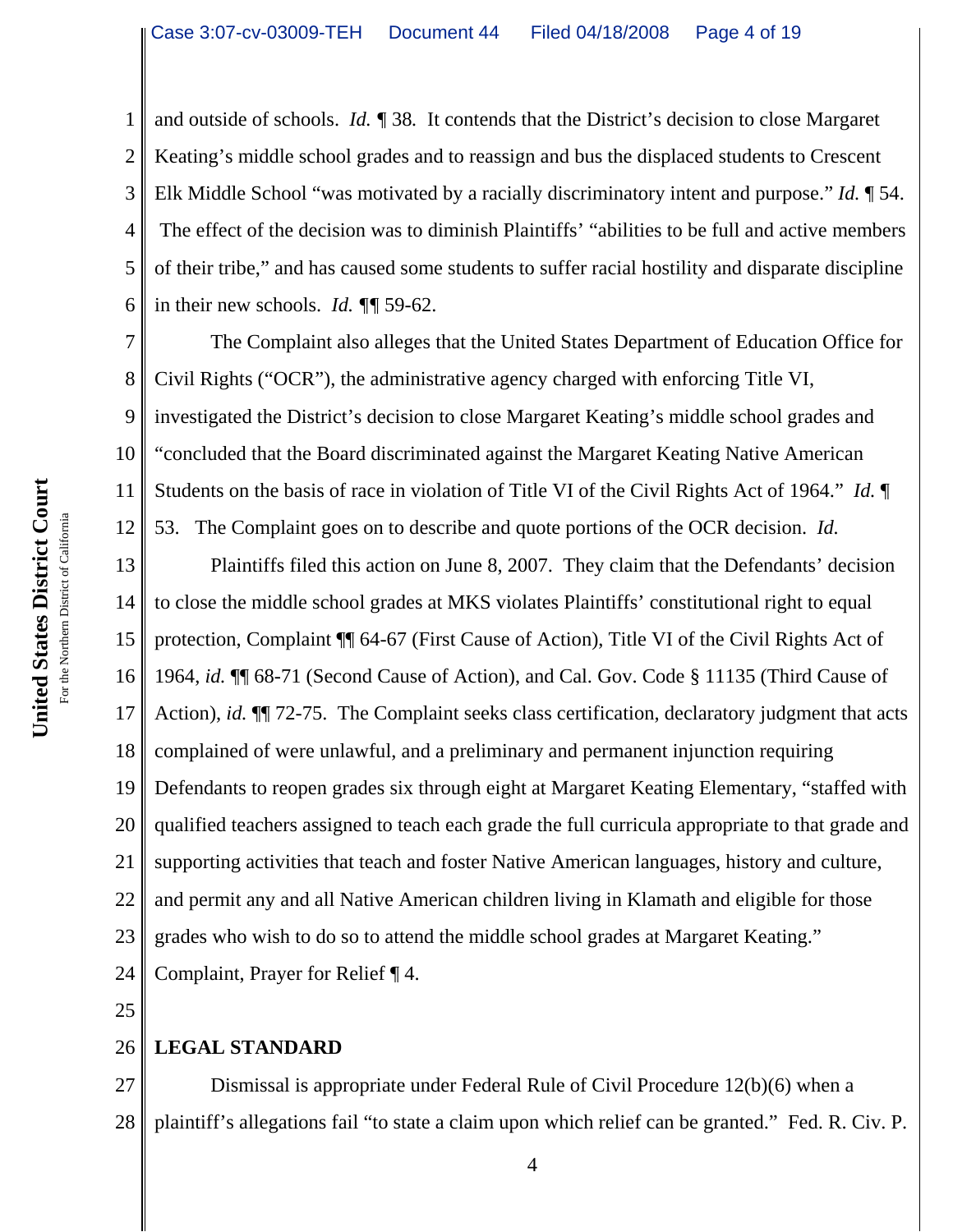1 2 3 4 5 6 7 8 9 10 11 12 13 12(b)(6). In evaluating the sufficiency of a complaint's allegations, a court must assume the facts alleged in the complaint to be true unless the allegations are controverted by exhibits attached to the complaint, matters subject to judicial notice, or documents necessarily relied on by the complaint and whose authenticity no party questions. *Lee v. City of Los Angeles*, 250 F.3d 668, 688-89 (9th Cir. 2001). In addition, a court need not "accept as true allegations that are merely conclusory, unwarranted deductions of fact, or unreasonable inferences." *Sprewell v. Golden State Warriors*, 266 F.3d 979, 988 (9th Cir. 2001), *amended on other grounds by* 275 F.3d 1187 (9th Cir. 2001). A court should not grant dismissal unless the plaintiff has failed to plead "enough facts to state a claim to relief that is plausible on its face." *Bell Atlantic Corp. v. Twombly*, 127 S. Ct. 1955, 1974 (2007). Moreover, dismissal should be with leave to amend unless it is clear that amendment could not possibly cure the complaint's deficiencies. *Steckman v. Hart Brewing, Inc.*, 143 F.3d 1293, 1296 (9th Cir. 1998).

### 15 **ANALYSIS**

14

16

17

18

19

20

# **I. The Complaint States Facts Sufficient To Support A Claim for Violation of the Constitutional Right to Equal Protection**

Defendants move to dismiss the First and Second Causes of Action, for violation of equal protection rights and Title VI, respectively, on the ground that Plaintiffs fail to allege particularized facts sufficient to state a claim. The Complaint clearly alleges facts sufficient to state a claim for intentional discrimination.

21 22 23 24 25 26 27 28 To state a claim for relief under 42 U.S.C. § 1983 for discrimination in violation of the Equal Protection Clause, Plaintiffs must allege that "defendants acted with an intent or purpose to discriminate against the plaintiff based upon membership in a protected class." *Lee,* 250 F.3d at 686, *quoting Barren v. Harrington*, 152 F.3d 1193, 1194 (9th Cir. 1998). To show discriminatory purpose, a plaintiff must establish that "the decision-maker ... selected or reaffirmed a particular course of action at least in part 'because of,' not merely 'in spite of,' its adverse effects upon an identifiable group." *Rosenbaum v. City and County of*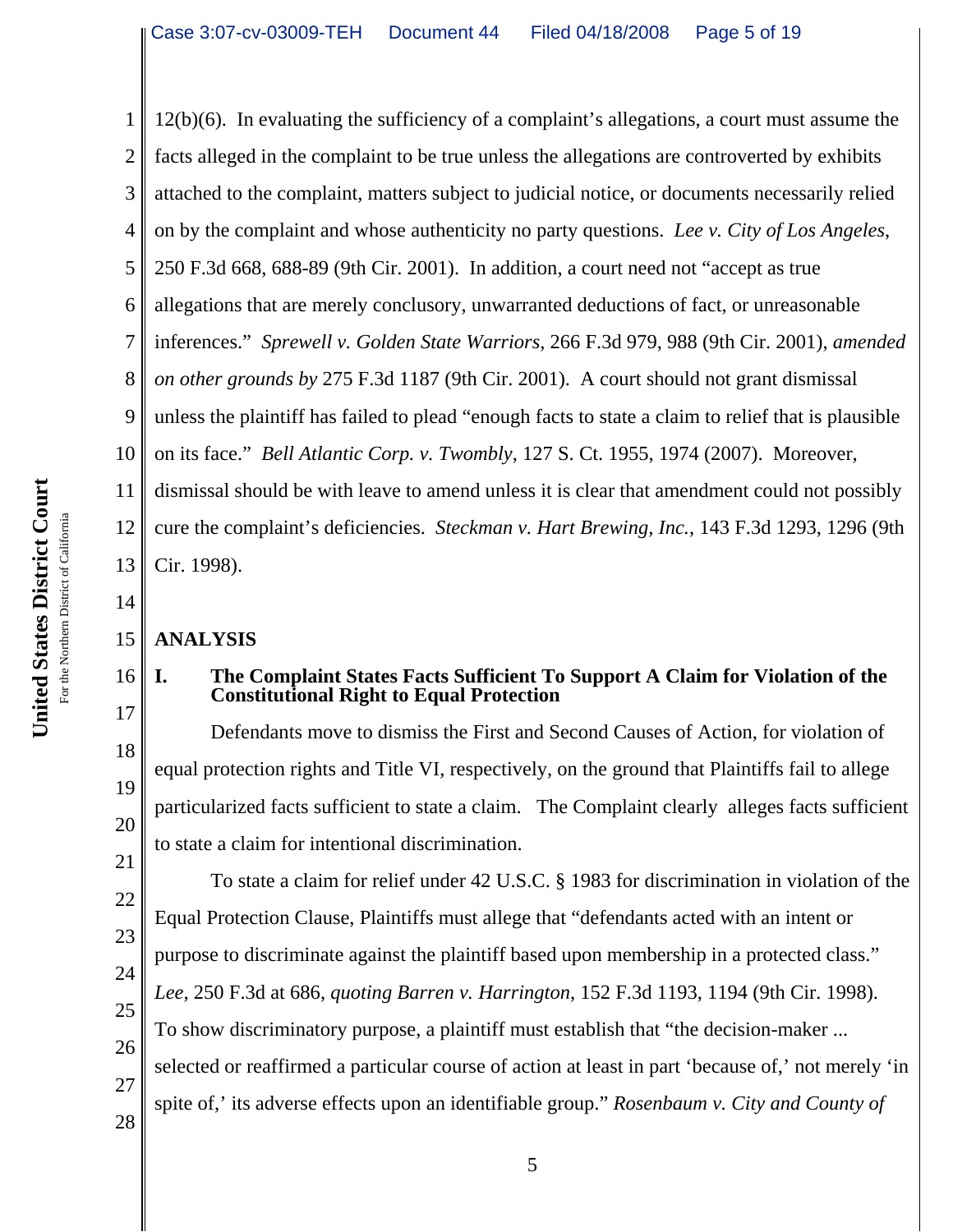1 2 3 4 5 *San Francisco,* 484 F.3d 1142, 1153 (9th Cir. 2007), *quoting Wayte v. United States*, 470 U.S. 598, 610 (1985). The parties agree that the same standard applies under Title VI. *See Regents of Univ. of California v. Bakke*, 438 U.S. 265, 287 (1978)("Title VI must be held to proscribe only those racial classifications that would violate the Equal Protection Clause")(Brennan, J., concurring).

6 7 8 9 10 Defendants first argue that Plaintiffs do not state a claim because closing the middle school grades at MKS affected the Native American and Caucasian students in those grades equally. Because Native American students were not treated differently from similarly situated students outside the protected class, there was no equal protection violation. Memorandum of Points and Authorities in Support of Motion to Dismiss ("Motion") at 13.

11 12 13 14 15 16 17 18 19 20 21 22 23 24 25 26 This facile argument fails. Plaintiffs can state a claim for violation of the Equal Protection clause if a governmental decision having disparate *impact* is motivated by discriminatory intent. *See Lee,* 250 F.3d at 686, *citing Village of Arlington Heights v. Metropolitan Housing Dev. Corp.*, 429 U.S. 252, 264-66 (1977)(proof of disproportionate impact on an identifiable group can satisfy the intent requirement if it tends to show that some invidious or discriminatory purpose underlies the policy); *McLean v. Crabtree*, 173 F.3d 1176, 1185 (9th Cir.1999); *see also Powell v. Ridge*, 189 F.3d 387, 396 (3rd Cir. 1999), *overruled on other grounds in Alexander v. Sandoval*, 532 U.S. 275 (2001)(rejecting claim that complaint fails to state a claim under Title VI because it considers "the effect [of the challenged action] on school districts rather than its effect on individuals" and that plaintiffs' comparisons were invalid because "there are some white students in the allegedly disadvantaged minority school districts and some non-white students in the allegedly advantaged white school districts"). Plaintiffs have adequately alleged that the decision to close the one predominantly Native American school in the district rather than some other school had a disparate impact on Native American students and was motivated by discriminatory intent. Complaint  $\P$  3, 5, 7, 54.<sup>1</sup>

<sup>28</sup> <sup>1</sup> Although Plaintiffs do allege that the decision to close MKS had a disparate impact on Native Americans, they do not, as Defendants argue, assert a "disparate impact" claim.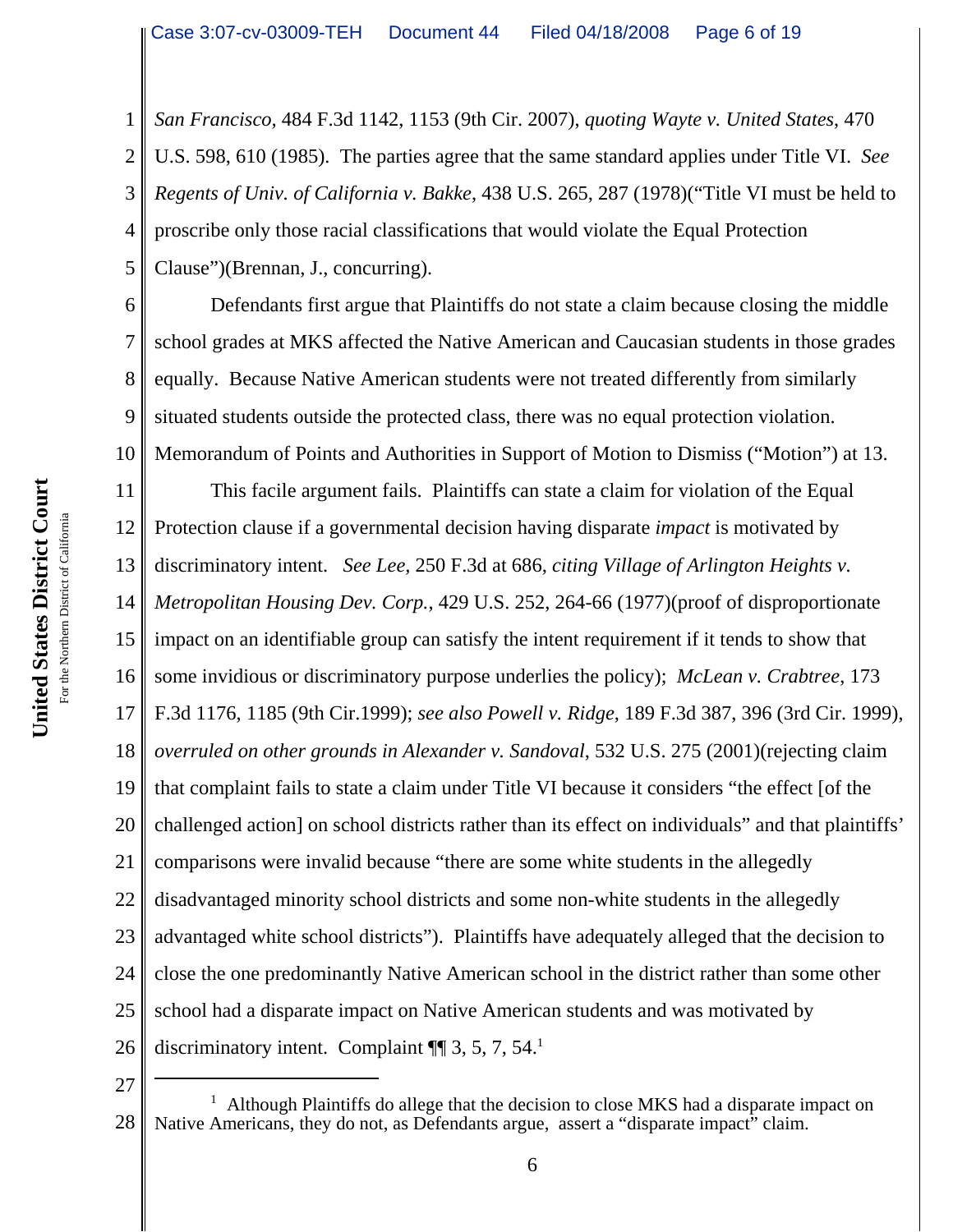1 2 3 4 5 6 7 8 9 10 Defendants also argue that Plaintiffs have not alleged that similarly situated students were treated differently because the District also closed the "predominantly white" Mountain Elementary School as a result of the budget crisis. Motion at 13. The fact that the District closed the middle school grades at Mountain Elementary School (eight months after the decision at issue here) and reassigned and bused those students to Crescent Elk Middle School does not appear in the Complaint; it appears only in the OCR Decision, which Defendants offer with their Motion to Dismiss. Declaration of William F. Mitchell, Exhibit A ("OCR Decision") at 5, 8. Defendants contend that the Court may consider the document in connection with the Motion to Dismiss because Plaintiffs refer to it in their Complaint. Motion at 5-7.

11 12 13 14 On motion to dismiss, the Court can consider documents whose contents are alleged in the complaint even if they are not physically attached to the pleading. *Branch v. Tunnell*, 14 F.3d 449, 454 (9th Cir.1994), *overruled on other grounds by Galbraith v. County of Santa Clara*, 307 F.3d 1119 (9th Cir. 2002).

When ... a complaint's factual allegations are expressly linked to – and admittedly dependent upon  $-$  a document (the authenticity of which is not challenged), that document effectively merges into the pleadings and the trial court can review it in deciding a motion to dismiss under Rule 12(b)(6).); 2 James Wm. Moore et al., *Moore's Federal Practice* § 12.34[2] (3d ed.1997) (explaining that courts may consider "[u]ndisputed documents alleged or referenced in the complaint" in deciding a motion to dismiss).

19 *Beddall v. State Street Bank and Trust Co.,* 137 F.3d 12, 17 (1st Cir. 1998); *see also*

20 Wright and Miller, 5A *Federal Practice and Procedure* § 1327, at 439 (3d Ed. 2004)(if

21 plaintiff has referred to a document in the complaint and it is central to the affirmative

22 defense, defendant may introduce the document as an exhibit to a motion attacking the

23 sufficiency of the complaint).

24 25 26 27 28 Plaintiffs' claims are not "dependent upon" the OCR Decision, *see Beddall, supra*, nor is the Decision "central to the plaintiff's claim," *Sanders v. Brown*, 504 F.3d 903, 910 (9th Cir. 2007); the OCR Decision is not a crucial factual or legal component of Plaintiffs' claims, as a contract would be to a contract claim. Moreover, Defendants ask this Court to rely not on the OCR decision itself, but on *facts* stated in the OCR decision – facts that do

15

16

17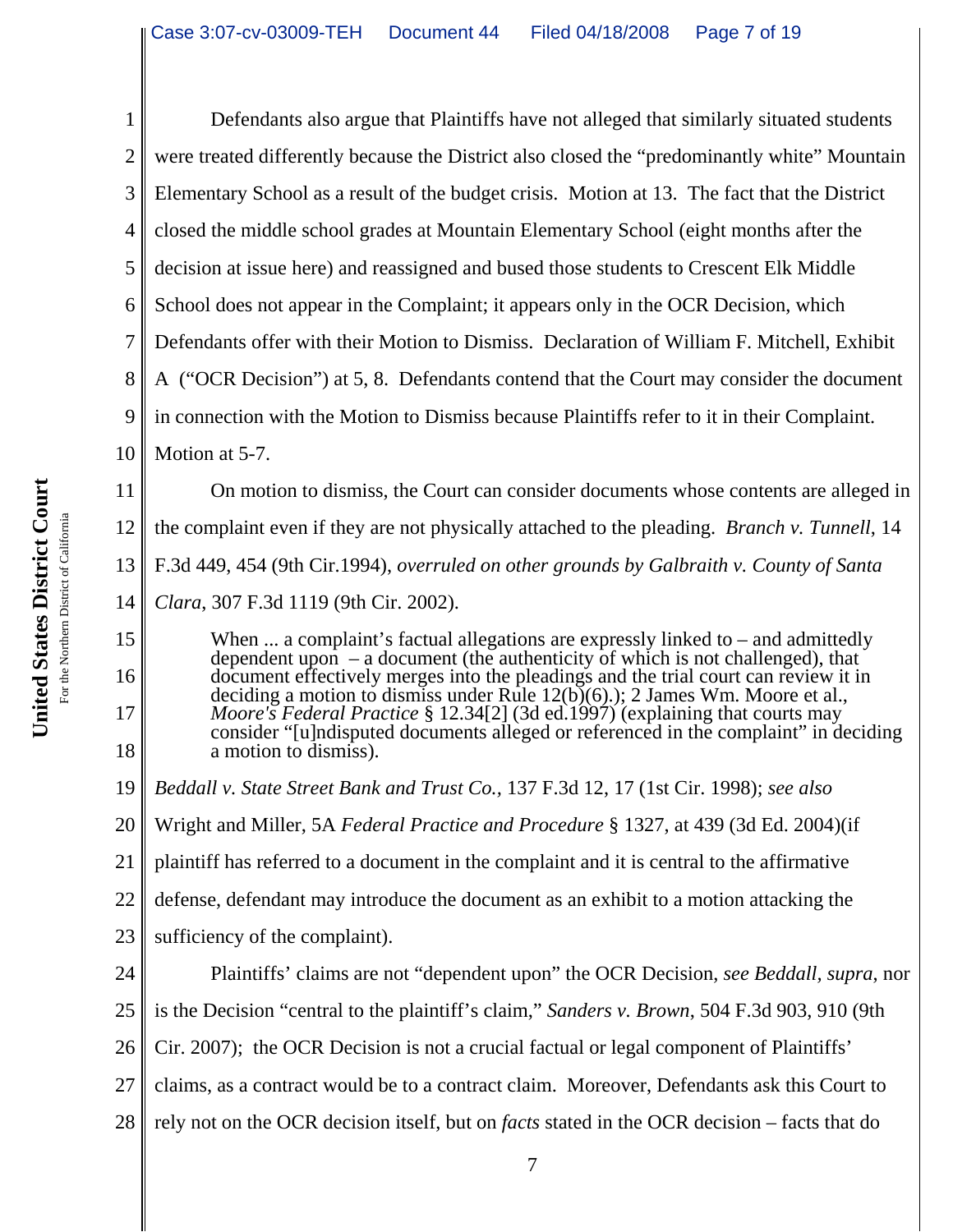1 2 3 4 5 6 7 8 9 10 11 12 13 14 15 16 17 18 19 20 21 22 23 24 25 26 27 <sup>2</sup> For instance, the Complaint alleges that former MKS students now have a 1  $\frac{1}{2}$  hour bus ride to Crescent Elk Elementary School, Complaint ¶ 4, 8, while the OCR decision states Crescent not appear in the allegations of Plaintiffs' Complaint, and in some cases contradict those allegations.<sup>2</sup> The Court therefore will not treat the OCR decision or its factual findings as allegations of the Complaint. But even if the Court considered the OCR Decision, Plaintiffs' Complaint alleges sufficient circumstantial evidence of discriminatory intent to state a claim. As the Supreme Court explained in *Arlington Heights*, *supra,* Direct evidence of discriminatory purpose and intent may be unavailable. In such a situation, the court must make "a sensitive inquiry into such circumstantial and direct evidence of intent as may be available." *Arlington Heights*, 429 U.S. at 266. "The court must therefore look to the totality of the relevant evidence to determine whether invidious discriminatory purpose was a motivating factor for the decision." *Id.* The impact of the official action whether it "bears more heavily on one race than another," may provide an important starting point in the analysis. *Arlington Heights*, 429 U.S. at 264-265, 266. A variety of factors may be considered. The historical background of the decision is one evidentiary source, particularly if it reveals a series of official actions taken for invidious purposes. *Arlington Heights*, 429 U.S. at 267. The specific sequence of events leading up to the challenged decision also may shed some light on the decision maker's purposes. *Arlington Heights*, 429 U.S. at 267. Departures from the normal procedural sequence and the legislative or administrative history are also relevant. *Id.* at 268. *Committee Concerning Community Imp. v. City of Modesto,* 2007 WL 2408495, \*3 (E.D.Cal. August 21, 2007). Plaintiffs allege many of these factors, in addition to the impact of the school closing on Native Americans: historical discrimination, Complaint ¶ 38, the Board's failure to follow its ordinary procedures in making the decision by not giving parents an opportunity to comment and failing to keep minutes of its discussions, *id.* ¶¶ 44, 46, 50, and the fact that although the decision was ostensibly motivated by the need to cut costs, the Board ignored the recommendation of its own Blue Ribbon Panel that closure of other schools would save more money. *Id.* ¶¶ 43, 49. The Complaint clearly alleges facts sufficient to state a claim for intentional discrimination in violation of the Equal Protection Clause and Title VI. **II. The Court Is Not Required To Dismiss Plaintiffs' Claims Because Of The Nature Of The Relief They Seek**

28

Elk is only 30 minutes away. OCR Decision p. 7.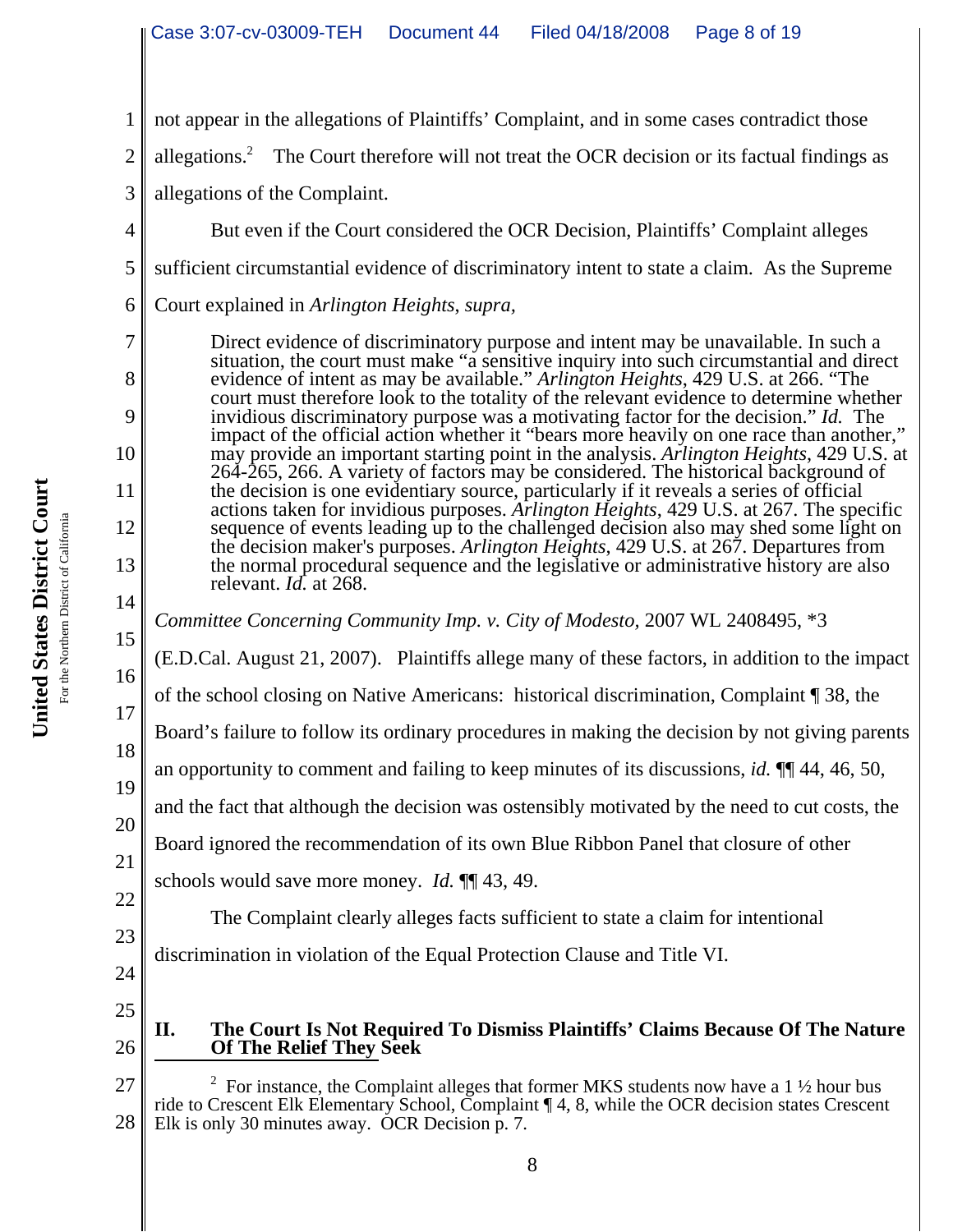1 2 3 4 5 6 7 8 9 10 As set out above, the Complaint seeks an injunction requiring Defendants to reopen grades six through eight at Margaret Keating Elementary, "staffed with qualified teachers assigned to teach each grade the full curricula appropriate to that grade and supporting activities that teach and foster Native American languages, history and culture, and permit any and all Native American children living in Klamath and eligible for those grades who wish to do so to attend the middle school grades at Margaret Keating." Complaint, Prayer for Relief ¶ 4. Defendants contend that this remedy is tantamount to unconstitutional racial segregation, and because the remedy Plaintiffs seek is unavailable as a matter of law, their claims must fail. But the core relief Plaintiffs seek is clearly within the power of this Court to order as a remedy for intentional discrimination.

[A] Rule 12(b)(6) motion "will not be granted merely because [a] plaintiff requests a remedy to which he or she is not entitled." William W Schwarzer, et al., *Civil Procedure Before Trial* § 9:230. It need not appear that plaintiff can obtain the specific relief demanded as long as the court can ascertain from the face of the complaint that some relief can be granted.

A Complaint will survive a motion to dismiss so long as some relief can be granted.

15 16 *Massey v. Banning Unified School Dist.* 256 F.Supp.2d 1090, 1092 (C.D.Cal. 2003)(citation and internal quotations omitted). $3$ 

17 18 19 20 21 22 23 Although Defendants offer fiery Supreme Court rhetoric about the evils of race-based government decisionmaking, they point to no authority holding that a judicially-ordered remedy is unconstitutional merely because it recreates the preexisting racial makeup of a school. Courts clearly have the power to impose race-conscious remedies for past discrimination, although that authority is carefully circumscribed. *See Parents Involved in Community Schools v. Seattle School District No. 1,* \_\_ U.S. \_\_, 127 S.Ct. 2738, 2751-52 (2007)("well-settled" that government racial classifications must be narrowly tailored to

- 24 25 26 27 3 Although Defendants argue that *Schweiker v. Chilicky*, 487 U.S. 412 (1988) holds that a case must be dismissed where the relief sought is "unavailable as a matter of law," that case is inapposite. *Schweiker* concerned "[w]hether a *Bivens* remedy should be implied for alleged due process violations in the denial of social security disability benefits." *Id.* at 420. Because the Court decided it would not allow a cause of action under *Bivens v. Six Unknown Fed. Narcotics Agents*, 403 U.S. 388 (1971), it dismissed the Plaintiff's case. *Id.* at 429. It did not address the question of whether an otherwise viable cause of action fails to state a claim merely because it seeks improper
- 28 relief.

11

12

13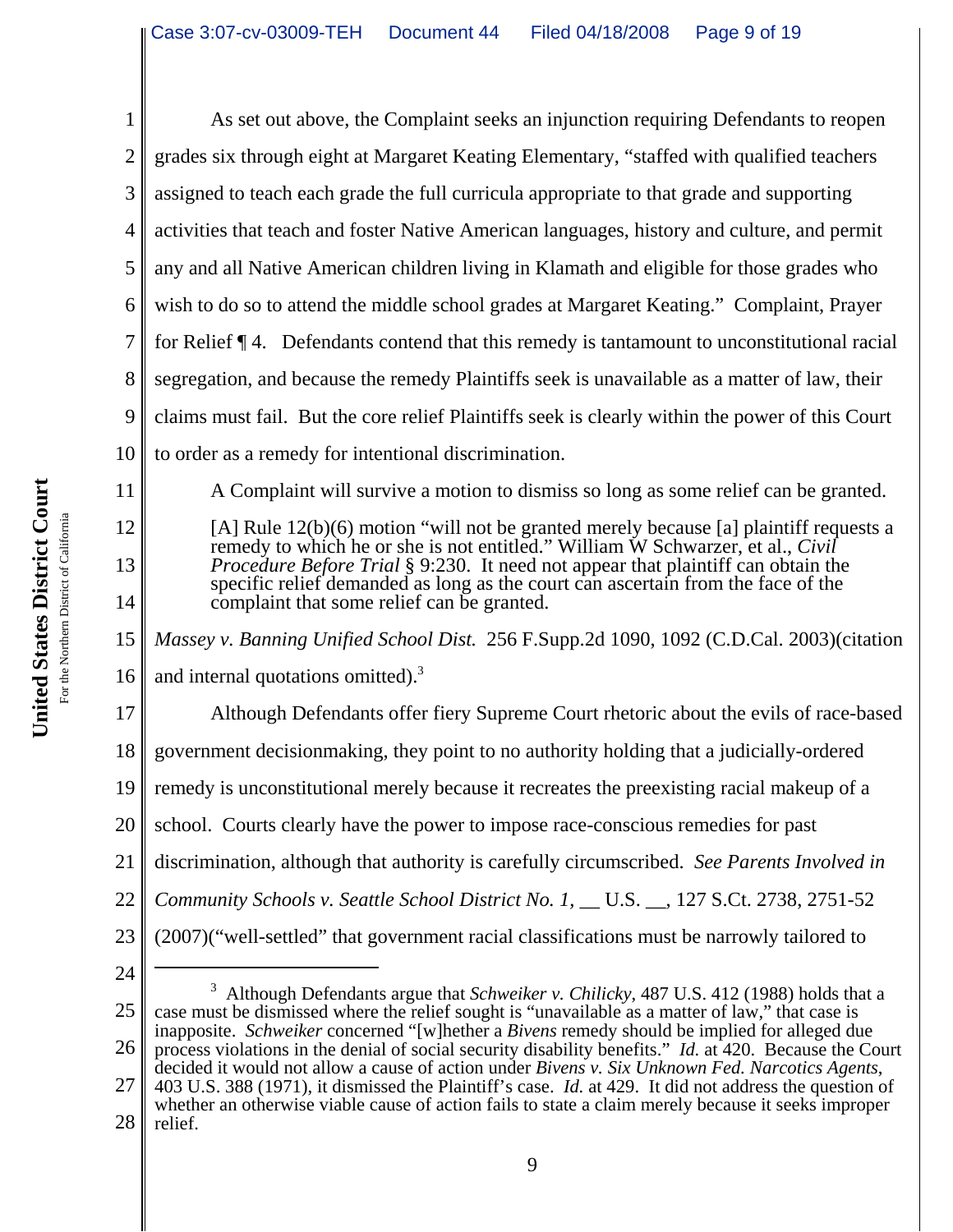1 2 3 4 5 6 7 8 achieve a compelling government interest; "remedying the effects of past intentional discrimination" is a compelling government interest); *Grutter v. Bollinger*, 539 U.S. 306, 326, 328 (2003)(government can use racial classifications to remedy past discrimination); *Eldredge v. Carpenters 46 Northern California Counties Joint Apprenticeship and Training Committee,* 94 F.3d 1366, 1371 (9th Cir. 1996), *quoting City of Richmond v. J.A. Croson Co.*, 488 U.S. 469, 521 (1989) (Scalia, J., concurring in the judgment)("we have permitted federal courts to prescribe quite severe, race-conscious remedies when confronted with egregious and persistent unlawful discrimination").<sup>4</sup>

9 10 11 12 But the central relief Plaintiffs seek – reopening the MKS middle school grades – is race-neutral. Plaintiffs are not asking the Court to require a specific proportion of Native American students at the school, or to maintain or enforce the preexisting race/national origin makeup of the school. Nor do they request that any other students be excluded from MKS.

13 14 15 16 17 18 19 20 Requiring the District to reopen middle school grades at MKS might result in a higher concentration of Native American students in one school. But despite Defendants' hue and cry, such an order would not amount to *de jure* segregation. As Justice Thomas has observed, "racial isolation" of a school may reflect the demography of an area, or "voluntary housing choices," and "[t]he Constitution does not prevent individuals from choosing to live together, to work together, or to send their children to school together, so long as the State does not interfere with their choices on the basis of race." *Missouri v. Jenkins*, 515 U.S. at 115, 121 (Thomas, J., concurring)("the mere fact that a school is black does not mean that it is the product of a constitutional violation"). Opening or reopening a school which will turn

21 22

23 24 25  $4$  Indeed, some argue that "[r]ace-conscious remedies by district courts may be entitled to more deference than strict scrutiny analysis allows to actions by state governments and the federal government. *See United States v. Paradise*, 480 U.S. 149, 193-94 (1987) (Stevens, J., concurring) (arguing that race-conscious remedial orders need not overcome 'strong presumption' against such measures)." Adam Weiss, Note, "Grutter, Community, and Democracy: the Case for Race-conscious Remedies in Residential Segregation" 107 *Columbia Law Review* 1195, 1204 n.57 (2007), *citing United States v. Sec'y of Housing and Urban Development*, 239 F.3d 211, 218-220

26 27 (2nd Cir. 2001) (discussing whether strict scrutiny applies to courts ordering race-based remedies after finding intentional discrimination, but finding that even if strict scrutiny is standard, it has been met); and Michelle Wilde Anderson, Comment, "Colorblind Segregation: Equal Protection as a Bar to Neighborhood Integration," 92 *Cal. L. Rev.* 841, 859-61 (2004)(advocating different standards for court remedies). *But see Missouri v. Jenkins*, 515 U.S. at 112-113 (O'Connor, J., concurring)(courts

28 have less discretion than legislatures in finding means to secure constitutional rights).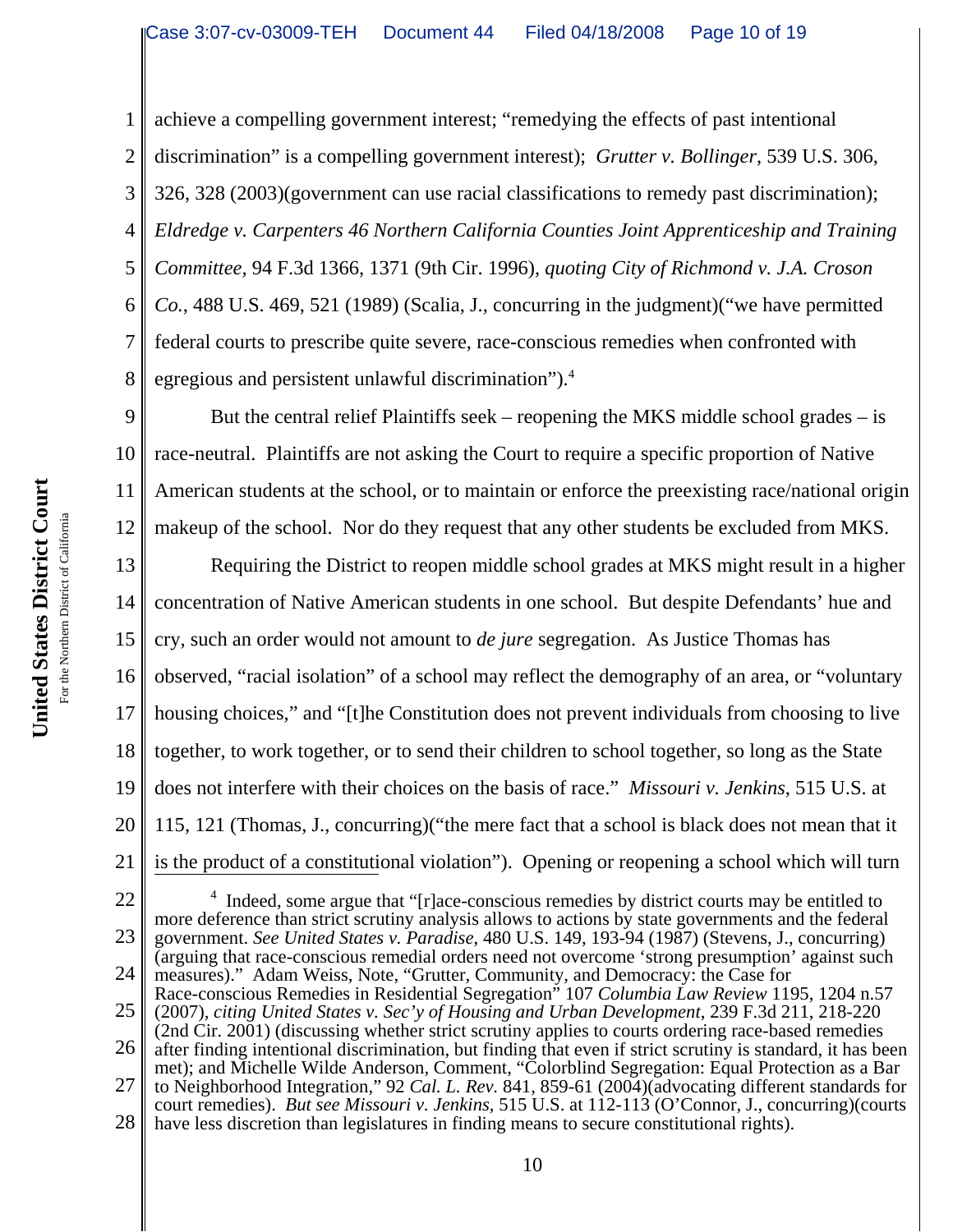1 2 3 4 5 6 7 8 9 10 11 12 13 14 15 16 17 18 19 20 21 22 23 24 out to have primarily students of one race is not always the same as "a governmental policy to separate pupils in schools solely on the basis of race." *Seattle School District*, 127 S.Ct. at 2769 (citation omitted). The sole authority Defendants have offered to the contrary is the Sixth Circuit's statement in *Bradley v. Milliken,* 484 F.2d 215 (6th Cir.), *rev'd on other grounds,* 418 U.S. 717 (1974) that [t]he clearest example of direct State participation in encouraging the segregated condition of Detroit public schools, however, is that of school construction in Detroit and the surrounding suburban areas. Until 1962 the State Board of Education had direct statutory control over site planning for new school construction. During that time, as was pointed out above, the State approved school construction which fostered segregation throughout the Detroit Metropolitan area. *Id.* at 241. The Sixth Circuit reached this conclusion after considering evidence that the District had engaged in a pattern of constructing schools that were built in either overwhelmingly all black or all white neighborhoods so that the new schools opened as one race schools, and increased the overall segregation of the District. *Id.* at 235-239; *see also Swann*, 402 U.S. at 20-21 ("[I]t is the responsibility of local authorities and district courts to see to it that future school construction and abandonment are not used and do not serve to perpetuate or reestablish the dual system"). But neither Defendants nor Plaintiffs allege that the concentration of Native Americans at MKS that existed before the middle school grades were closed was the result of unlawful discrimination or segregation. Even if reopening a school is analogous to building one, doing so here would not perpetuate unlawful segregation. Restoring the presumably lawful *status quo* is not unlawful discrimination simply because it is court-ordered. Plaintiffs do, however, seek more than just the reopening of the school. They also request that the Court order that any Native American child who lives in Klamath may attend

the school. This request may seek assignment on the basis of race if such students would not otherwise be assigned to MKS. The Complaint does not reveal whether every middle school child in Klamath would ordinarily be assigned to MKS, so it is impossible to determine, at this juncture, whether this is a request for a racial preference in school assignment.

26

25

28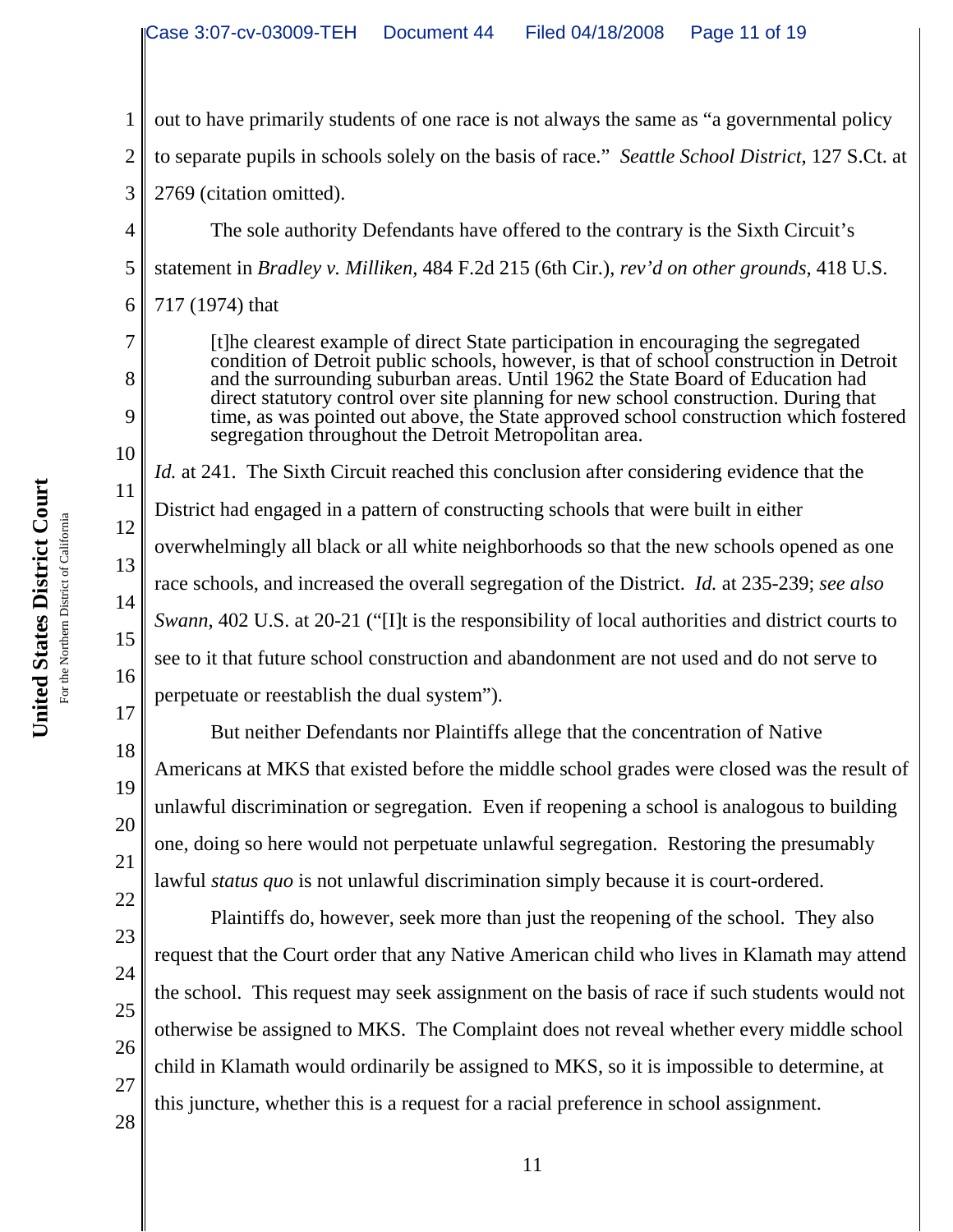2 3 4 5 6 7 8 9 Plaintiffs also seek an order requiring the District to assign a certain number of teachers to each grade, and to provide "supporting activities that teach and foster Native American languages, history and culture." Complaint, Prayer for Relief ¶ 4. Plaintiffs note that Congress has recognized the importance of ensuring the survival of Native American culture and language, and allowed certain programs and preferences in public education to further that goal. Opposition Brief at 10, *citing* No Child Left Behind: Indian, Native Hawaiian, and Alaska Native Education, 20 U.S.C. § 7441(c)(C) and (L), Native American Languages Act, 25 U.S.C. § 2901, and *Doe v. Kamehameha Schools*, 470 F.3d 827, 848-849 (9th Cir. 2006)(allowing private school preference for Native Hawaiians).

10 11 12 13 14 15 16 17 18 It is not clear that the Court could require the District to assign teachers or provide certain classes as a remedy for the race or national origin discrimination alleged. The remedial power of the federal courts may be exercised "only on the basis of a constitutional violation" and is defined by the nature and scope of the "condition that offends the Constitution." *Swann v. Charlotte-Mecklenburg Bd. of Ed*., 402 U.S. 1, 15-16 (1971); *see also Missouri v. Jenkins*, 515 U.S. at 88-102 (court transgresses bounds of its remedial powers by issuing, *inter alia*, orders increasing teacher salaries and requiring certain educational programs to be funded as remedy for segregation, because they are too far removed from constitutional violation).

19 20 21 22 23 However, the Court need not resolve whether Plaintiffs will be entitled to all the remedies they seek at this stage. The core relief Plaintiffs seek – reopening a primarily Native-American school as a remedy for its discriminatory closure – would not offend the Constitution as a matter of law. Accordingly, Defendants are not entitled to dismissal on that ground. $5$ 

24 25 26 27  $5$  Defendants also argue that because the prospective relief Plaintiffs seek is unconstitutional, the sole remaining claims (for declaratory judgment) are for retroactive relief and therefore barred by the Eleventh Amendment. Because at least some of the relief Plaintiffs seek is within the authority of this Court to order, this argument fails. Defendants also argue that the relief sought is "retroactive" because it seeks to remedy past harm. But injunctive relief that "serve[s] the purpose of preventing present and future harm" is prospective and not barred by the Eleventh Amendment. *Flint v. Dennison,* 488 F.3d 816, 825 (9th Cir. 2007).

28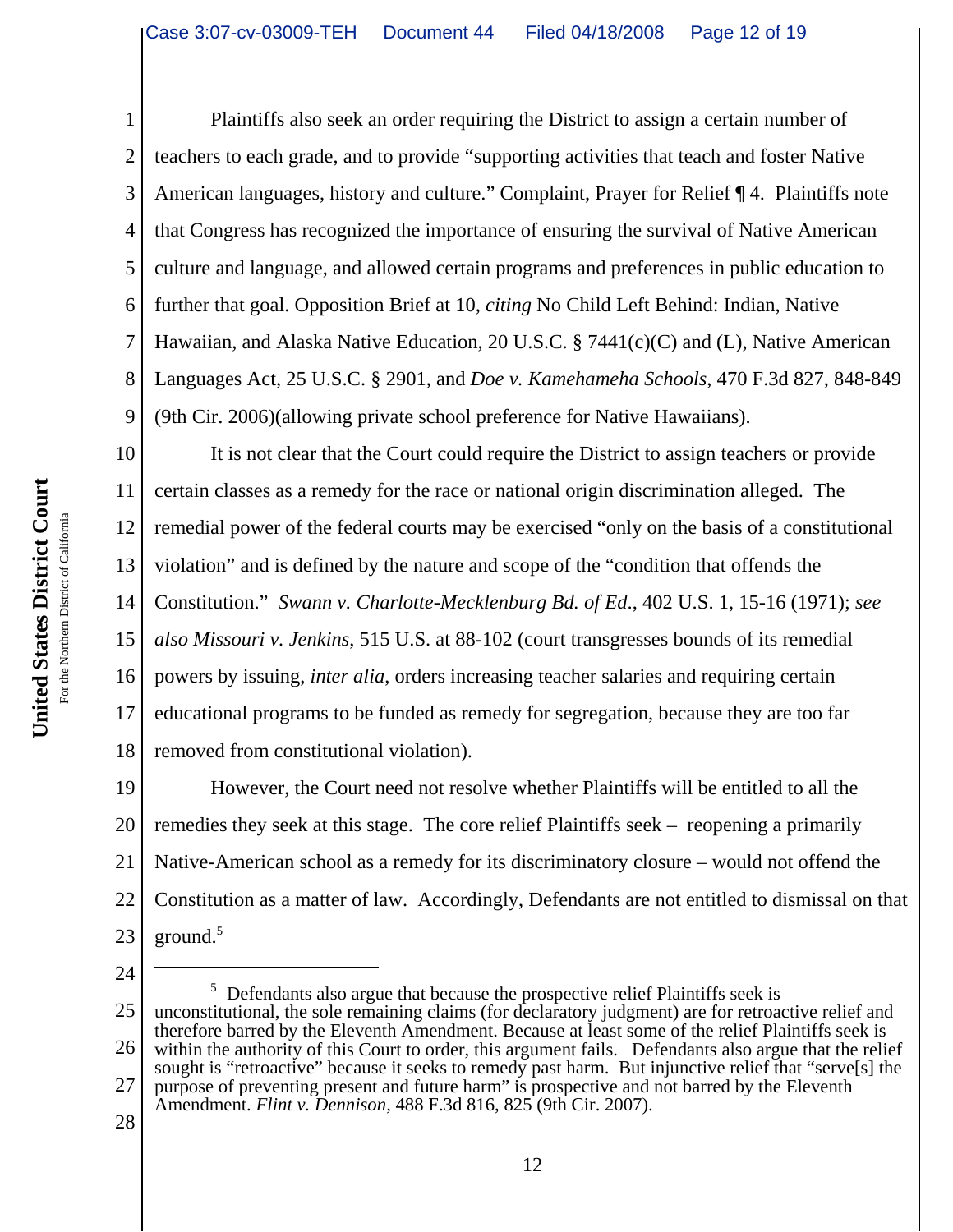# **III. Plaintiffs' § 1983 Claim Is Not Barred By Title VI**

2 3 4 5 6 7 8 9 10 11 Title VI of the Civil Rights Act of 1964 provides that "[n]o person in the United States shall, on the ground of race, color, or national origin, be excluded from participation in, be denied the benefits of, or be subjected to discrimination under any program or activity receiving Federal financial assistance." 42 U.S.C. § 2000d. Defendants contend that because Title VI provides an enforcement mechanism with full remedies for racial discrimination in education, it subsumes Plaintiffs' § 1983 claim alleging violation of their equal protection rights. Defendants have not, however, shown that Congress intended make Title VI the "the exclusive avenue through which a plaintiff may assert" claims alleging racial discrimination in public education. Accordingly, the Court finds that § 1983 claims alleging constitutional claims are not subsumed by Title VI.

12 13 14 15 16 17 18 19 20 21 22 23 The Supreme Court has held that a statutory scheme may bar an action under § 1983. In *Middlesex County Sewerage Authority v. National Sea Clammers Ass'n,* 453 U.S. 1, 20 (1981) (*"Sea Clammers"*), for example, the Supreme Court held that when a federal statute provides its own comprehensive enforcement scheme, litigants cannot bypass the requirements of that scheme by suing directly under § 1983 to enforce the federal law. As the Court recently explained, there is only a rebuttable presumption that federal statutory rights are enforceable under § 1983. *City of Rancho Palos Verdes, California v. Abrams*, 544 U.S. 113, 120 (2005)("*Abrams"*), *citing Blessing v. Freestone*, 520 U.S. 329, 341 (1997). The defendant may defeat this presumption by demonstrating that Congress did not intend that remedy for a newly created right. *See* [*Blessing*, 520 U.S. at 341]; *Smith v. Robinson*, 468 U.S. 992, 1012 (1984). Our cases have explained that evidence of such congressional intent may be found directly in the statute creating the right, or inferred from the statute's creation of a "comprehensive enforcement scheme that is incompatible with enforcement under § 1983."

*Abrams,* 544 U.S. at 120 (citations omitted).

24 25 26 27 28 Both *Sea Clammers* and *Abrams* considered whether litigants could sue under § 1983 to enforce rights created by federal statutes. But the Supreme Court has also held that a federal statutory scheme could, in some circumstances, preclude a § 1983 suit to enforce *constitutional* rights (like the § 1983 equal protection claim at issue here). In *Smith v.*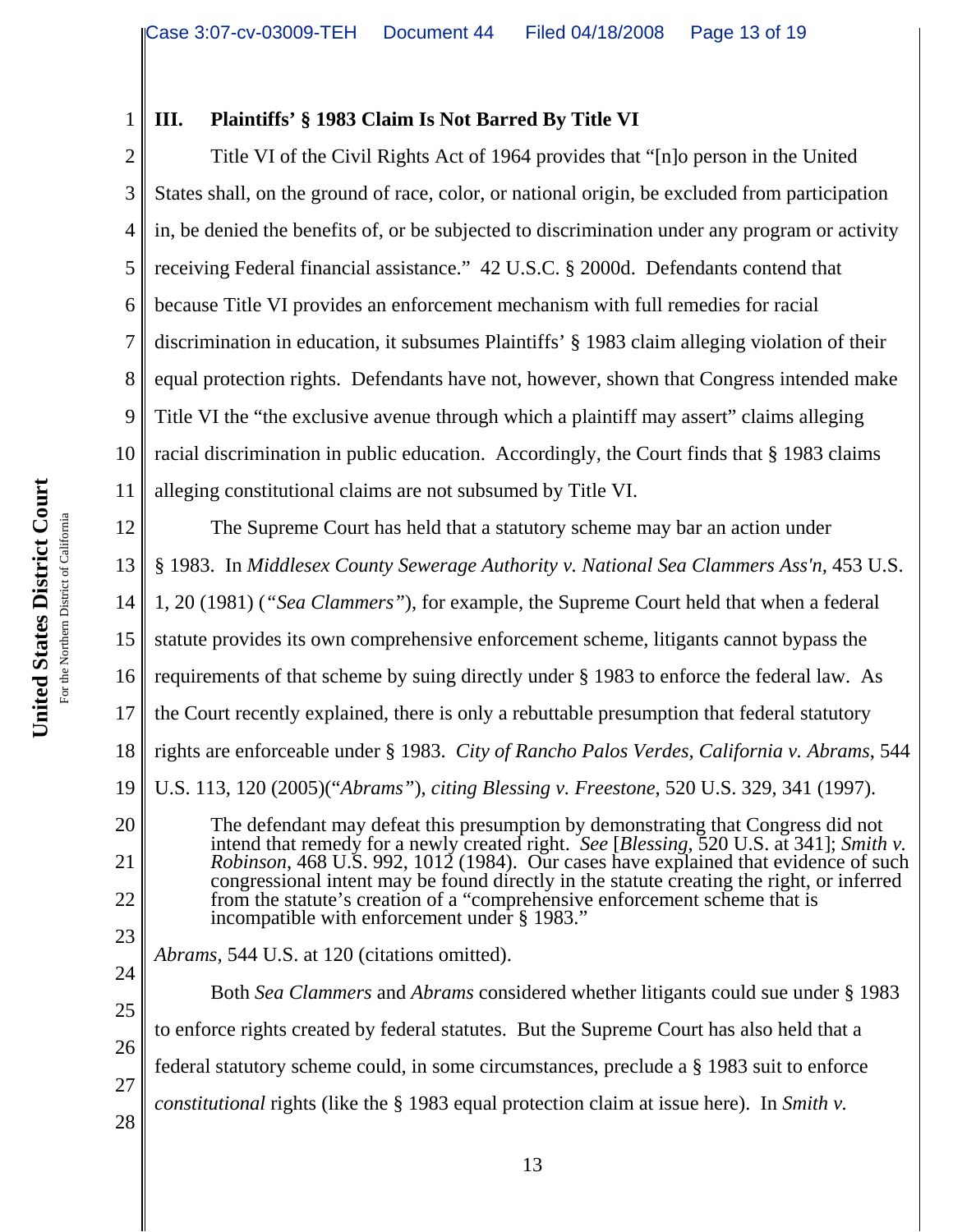1 2 3 4 5 6 7 8 9 10 *Robinson*, 468 U.S. 992 (1984), the Supreme Court considered whether a disabled child could assert both that defendants failed to provide him with a free and appropriate public education in violation of the Education of the Handicapped Act, 20 U.S.C. § 1400 *et seq.*, and, under § 1983, that they denied his constitutionally guaranteed due process and equal protection rights. *Id.* at 1009. It concluded that Congress intended the statute to be "the exclusive avenue through which a plaintiff may assert an equal protection claim to a publicly financed special education." *Id.* at 1009. The statute itself and its legislative history indicated that Congress intended plaintiffs with constitutional claims "to pursue those claims through the carefully tailored administrative and judicial mechanism set out in the statute." *Id.* 

11 12 13 14 15 16 17 18 19 The Court noted that the statute was explicitly passed as a means of assisting States in carrying out their constitutional responsibility "to provide equal protection of the laws," *id.*, and that it established an "elaborate procedural mechanism" to protect the rights of disabled children, *id.* at 1010-11, including a process by which parents work with the local education agency to formulate an individualized plan for the child, "ongoing parental involvement, detailed procedural safeguards, and a right to judicial review." *Id.* at 1011-1012. In light of the "comprehensive nature" of those procedures and guarantees, Congress did not intend to leave the right to proceed under § 1983 undisturbed. *Id.*

20 21 22 We do not lightly conclude that Congress intended to preclude reliance on § 1983 as a remedy for a substantial equal protection claim. Since 1871, when it was passed by Congress, § 1983 has stood as an independent safeguard against deprivations of federal constitutional and statutory rights. Nevertheless, § 1983 is a statutory remedy and Congress retains the authority to repeal it or replace it with an alternative remedy. The crucial consideration is what Congress intended.

23 24 *Id.* at 1012. The Court found that in that case, allowing a plaintiff to circumvent the statute's administrative remedies would be inconsistent with Congress's carefully tailored scheme.

25

*Id.6*

26

27 <sup>6</sup> Congress responded to the *Smith* decision by amending the statute to provide that it did not limit the rights, procedures and remedies available under the Constitution. *Mark H. v. Lemahieu,* 513 F.3d 922, 934 (9th Cir. 2008), *citing* 20 U.S.C. § 1415( l ).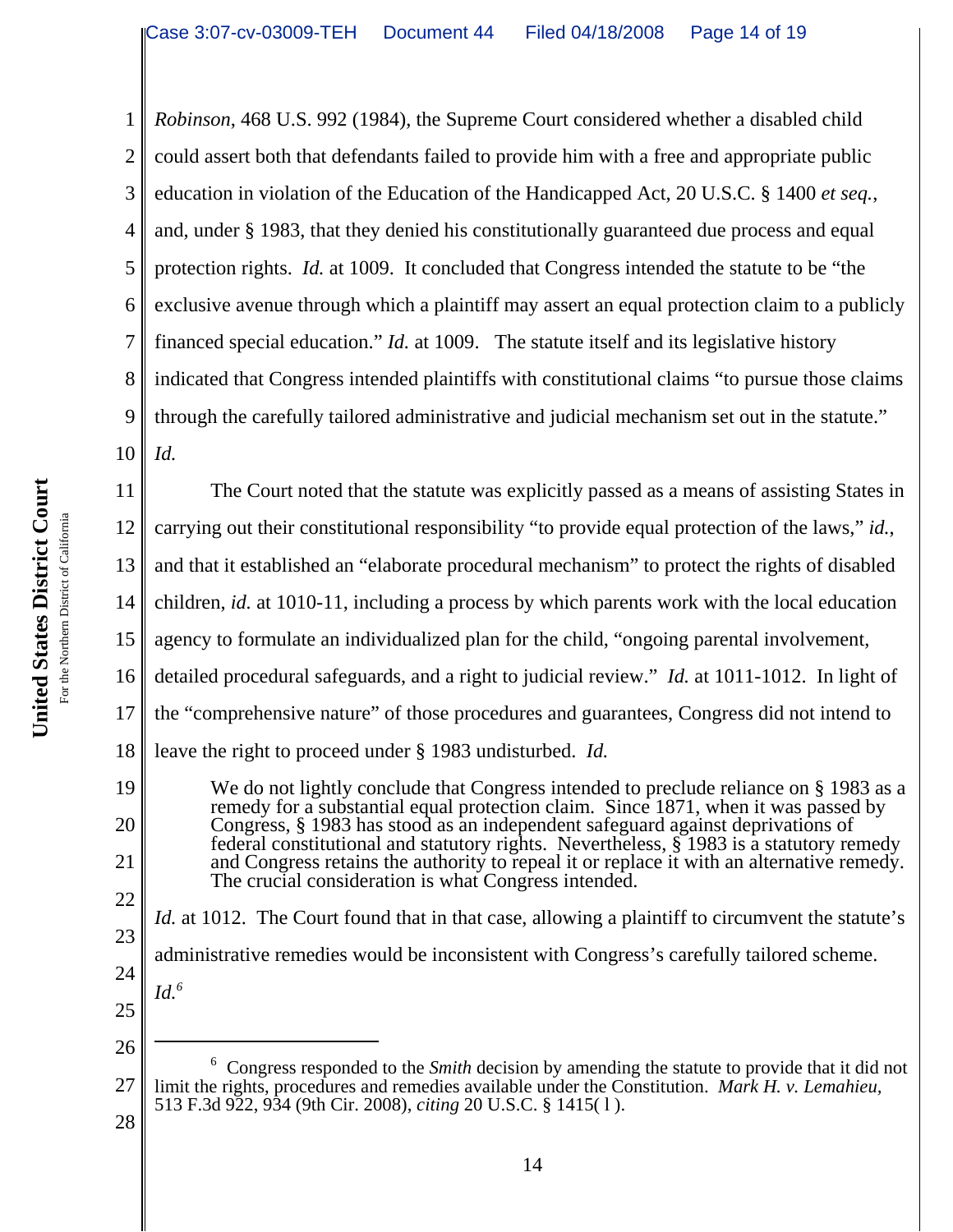United States District Court **United States District Court** For the Northern District of California For the Northern District of California

1 2 3 4 5 6 7 8 9 10 11 12 13 14 15 16 17 Since *Smith v. Robinson*, a number of courts have considered whether Title VI subsumes § 1983 claims based on the same facts. The circuits are split on the issue, and the Ninth Circuit has not weighed in. The Seventh Circuit has held that "[w]here Congress has set up an enforcement mechanism with full remedies, as it has with Title VI, that regulatory structure may not be bypassed by resort to laws of more general applicability like Section 1983 and Section 1985(3)." *Boulahanis v. Board of Regents,* 198 F.3d 633, 641 (7th Cir. 1999), *citing Sea Clammers*, 453 U.S. at 20. Three district courts, including two in the Ninth Circuit, have agreed. *Travis v. Folsom Cordova Unified School Dist.*, 2007 WL 529840 (E.D.Cal. 2007), *Alexander v. Underhill*, 416 F.Supp.2d 999 (D.Nev. 2006), and *Bayon v. State Univ. of New York at Buffalo,* 2001 WL 135817 (W.D.N.Y. 2001) (same). On the other hand, the Third Circuit and the First Circuit have found that Congress did not intend to preclude a § 1983 remedy. *Powell v. Ridge*, 189 F.3d 387, 402 (3d Cir. 1999), *overruled on other grounds by Alexander v. Sandoval*, 532 U.S. 275 (2001); *Cousins v. Sec'y of U.S. Dep't of Transp.*, 857 F.2d 37, 44-45 (1st Cir. 1988)(Title VI remedies are not "so comprehensive as to indicate a congressional intent to foreclose alternate avenues of relief"). The better view is that Title VI does not preclude § 1983 equal protection claims based on the same facts.

18 19 20 21 22 23 24 Title VI does not expressly foreclose a remedy under § 1983. Plaintiffs' equal protection claims – that they suffered discrimination – are virtually identical to their Title VI claims. *See Smith v. Robinson*, 468 U.S. at 1009. Therefore, the question is whether Congress intended Title VI to be "the exclusive avenue through which a plaintiff may assert" such claims. *Id.* The defendants bear the burden of demonstrating that Congress has withdrawn the § 1983 remedy. *Golden State Transit Corp. v. City of L.A*., 493 U.S. 103, 107 (1989).

The District of Nevada described the Title VI statutory scheme in *Alexander v.*

26 *Underhill:*

27 28

25

Title VI's administrative scheme allows persons who believe they were discriminated against to file a written complaint with the responsible department official. 34 C.F.R. § 100.7(b). A complaint that indicates noncompliance with Title VI triggers a prompt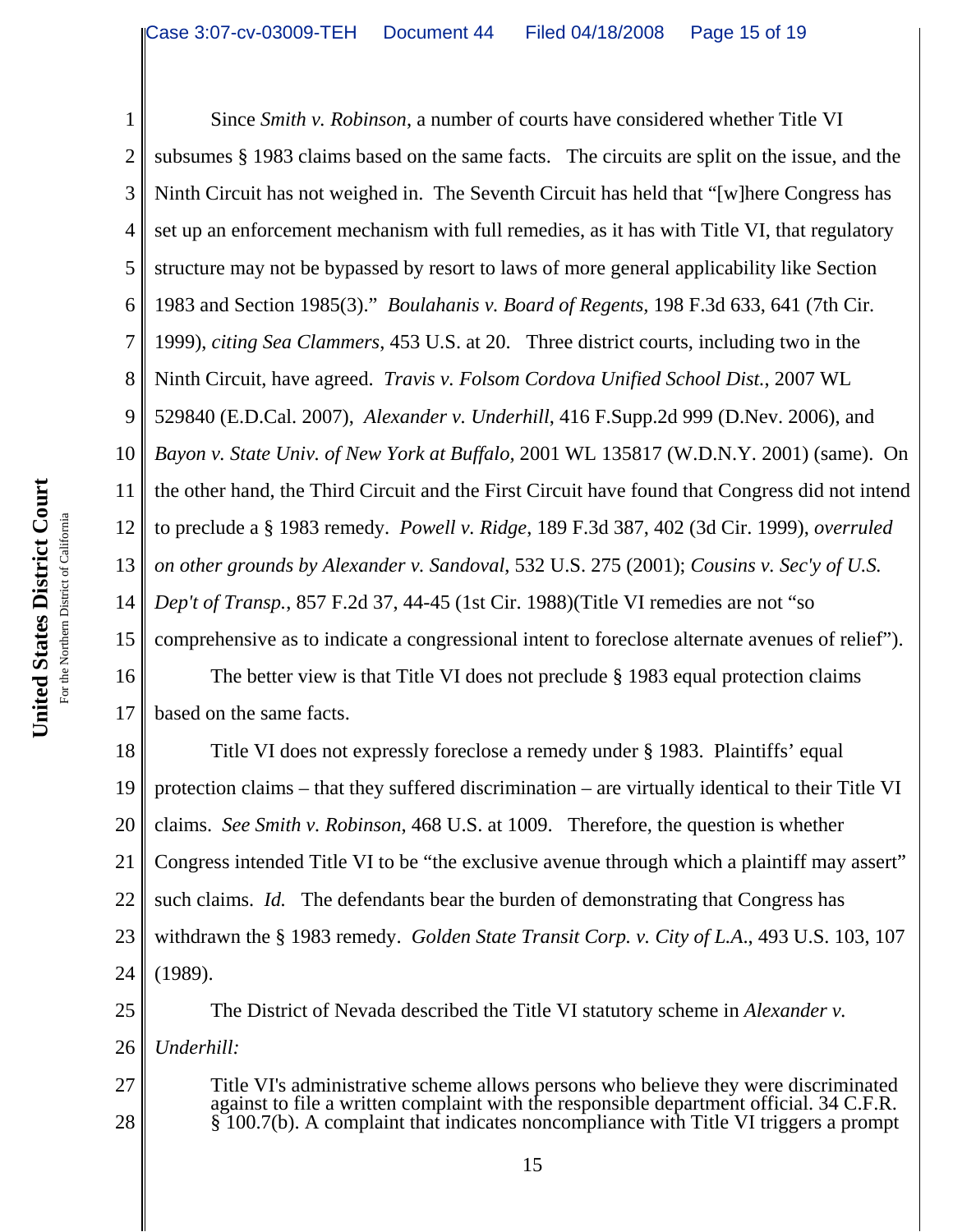investigation. 34 C.F.R. § 100.7(c). If the investigation reveals a failure to comply with Title VI, the department will take steps necessary to ensure compliance.  $3\overline{4}$ C.F.R. §§ 100.7, 100.8, 100.9. Although these regulations do not provide a monetary remedy for a complainant who was discriminated against, the regulations do provide a process designed to effectuate compliance with Title VI. A federally funded entity that does not comply with Title VI may ultimately lose its federal financial assistance. 34 C.F.R. § 100.8. In addition to the administrative remedies, Title VI contains an implied private cause of action through which individuals can obtain both injunctive relief and damages.

6 416 F.Supp.2d at 1007.

1

2

3

4

5

7 8 9 10 11 12 13 14 15 16 17 18 This is not an "elaborate procedural mechanism" so comprehensive that it evinces an intent to displace § 1983 claims. *See Smith v. Robinson*, 468 U.S. at 1011. It does not provide the individual plaintiff with a specific administrative remedy. *See Powell,* 189 F.3d at 402 (under Title VI's enforcement mechanism, "an aggrieved individual may file a complaint with the funding agency but has no role in the investigation or adjudication, if any, of the complaint" (citation omitted)). The procedures are not "unusually elaborate," as they were in *Sea Clammers*, *see* 453 U.S. at 13, or intentionally tailored to a specific purpose, as they were in *Smith v. Robinson.* Moreover, in other contexts, the Supreme Court has found that an agency's authority to cut off federal funding is insufficient to justify prohibiting § 1983 claims. *See Wright v. City of Roanoke Redevelopment and Housing Auth.,* 479 U.S. 418, 428 (1987) (agency's "generalized powers" including power to cut off federal funds "are insufficient to indicate a congressional intention to foreclose § 1983 remedies").

19 20 21 22 23 24 25 26 27 28 Courts have implied a right of action under Title VI against institutions that receive federal financial aid. *See Alexander v. Sandoval*, 532 U.S. 275, 279 (2001), *citing Cannon v. University of Chicago*, 441 U.S. 677 (1979); *see also* 42 U.S.C. § 2000(d)-7(a)(2). But the fact that Title VI itself contains no private judicial remedy weighs against finding either a comprehensive enforcement scheme, or that Congress intended to preclude suits under § 1983. *See Wright*, 479 U.S. at 427 (fact that statutes considered in *Sea Clammers* and *Smith v. Robinson* provided private judicial remedies evinced congressional intent to supplant § 1983 remedy). Title VI's remedial scheme is similar to the one available under Title IX when the Supreme Court found an implied right of action under that statute. *Cousins,* 857 F.2d at 45, *citing Cannon*, *supra.* As the Sixth Circuit has observed, *Cannon*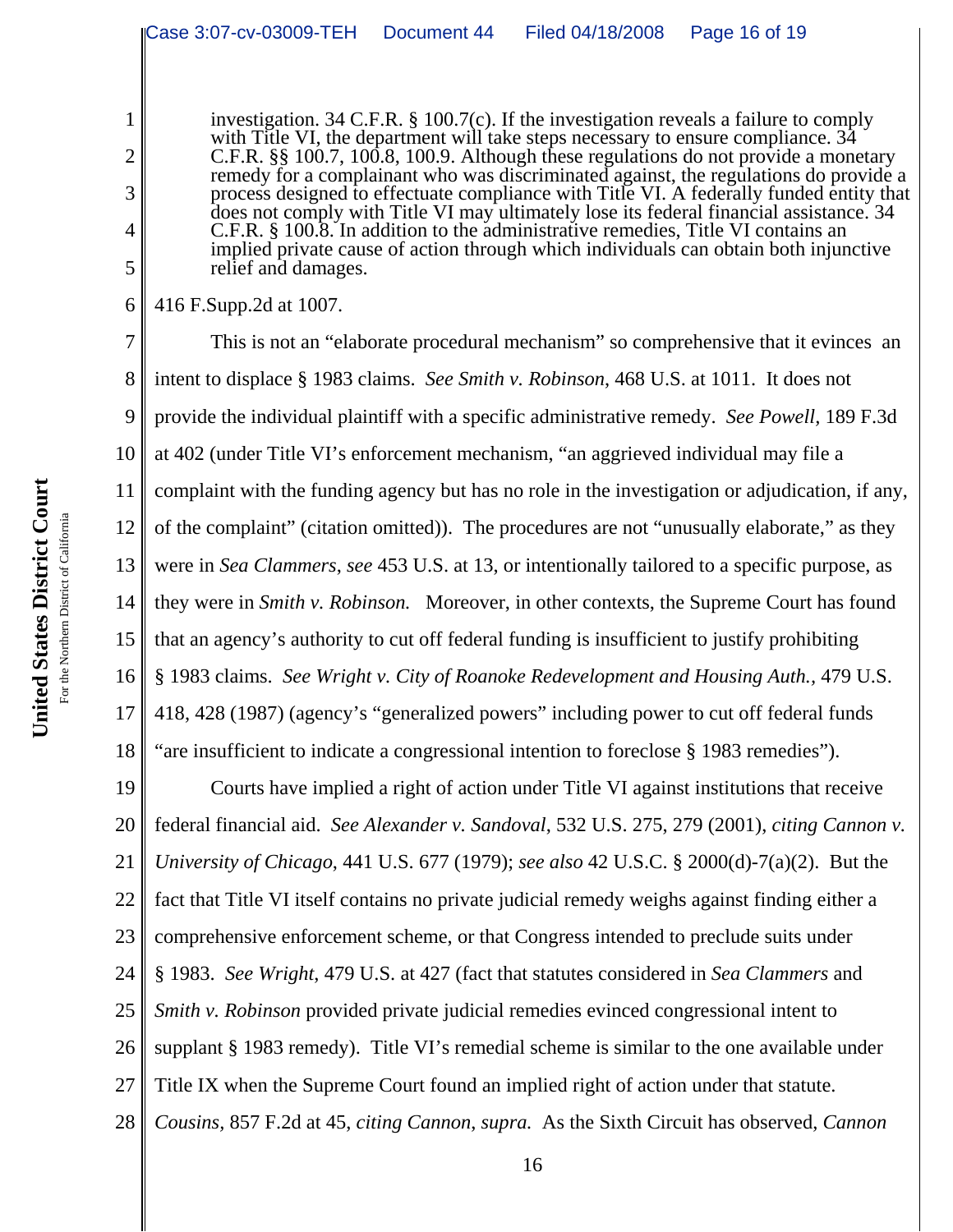1 2 3 4 5 6 found an implied right of action precisely *because* Title IX contained no comprehensive enforcement scheme, and an implied right of action would complement the public remedy created by the statute. *Lillard v. Shelby County Bd. of Educ.,* 76 F.3d 716, 723 (6th Cir. 1996). Moreover, an amendment to Title VI which refers to remedies "including remedies both at law and in equity" under that statute suggests that Congress did not view its enforcement scheme as exclusive. 42 U.S.C. § 2000d-7(a)(2).

7 8 9 10 As Plaintiffs point out, Title VI provides no remedy at all against individuals who discriminate on the basis of race. Nothing in Title VI suggests that Congress intended to prohibit Plaintiffs from complaining of individual wrongdoing, or to abandon § 1983 as a means of deterring state actors from depriving others of their civil rights under color of law.

11 12 13 14 15 16 17 18 19 20 The cases on which Defendants rely recognize none of these factors. *Bayon*, *supra*, is inapposite because it holds only that plaintiffs cannot use § 1983 to assert Title VI rights (the *Sea Clammers* analysis), and does not address whether Title VI prevents plaintiffs from bringing constitutional claims on the same facts. 2001 WL 135817, \*3. Although the Seventh Circuit's opinion in *Boulahanis* involved constitutional claims, it is unpersuasive because it relies solely on an earlier case which, like *Bayon*, held only that "private actions *based on Title VI* may not be brought under § 1983." 198 F.3d at 641, *quoting Alexander v. Chicago Park District*, 773 F.2d 850, 856 (7th Cir.1985)(emphasis added). This reasoning misses a "critical distinction" between § 1983 claims asserting rights under statute and those bringing constitutional claims. *Communities for Equity v. Michigan High School Athletic*

21 22 23 24 25 *Ass'n,* 459 F.3d 676, 684 (6th Cir. 2006). As the Sixth Circuit observed, The Court's analysis both in *Sea Clammers* and *Rancho Palos Verdes* [*v. Abrams*] hinges on the fact that when Congress created the particular rights through statute, it also created particular remedies for those statutory violations. *See Rancho Palos Verdes[v. Abrams]*, 125 S.Ct. at 1458 ("Thus, the existence of a more restrictive private remedy has been the dividing line between those cases in which we have held that an action would lie under § 1983 and those in which we have held that it would not."); *see also Sea Clammers*, 453 U.S. at 20, 101 S.Ct. 2615 ("When the remedial devices provided in a particular act are sufficiently comprehensive, they may suffice

- 27 *Id.* But where, as here, the Plaintiffs assert that their equal protection rights have been
- 28 violated, their constitutional claims would be actionable even if Title VI had never been

26

to demonstrate congressional intent to preclude the remedy of suits under § 1983.").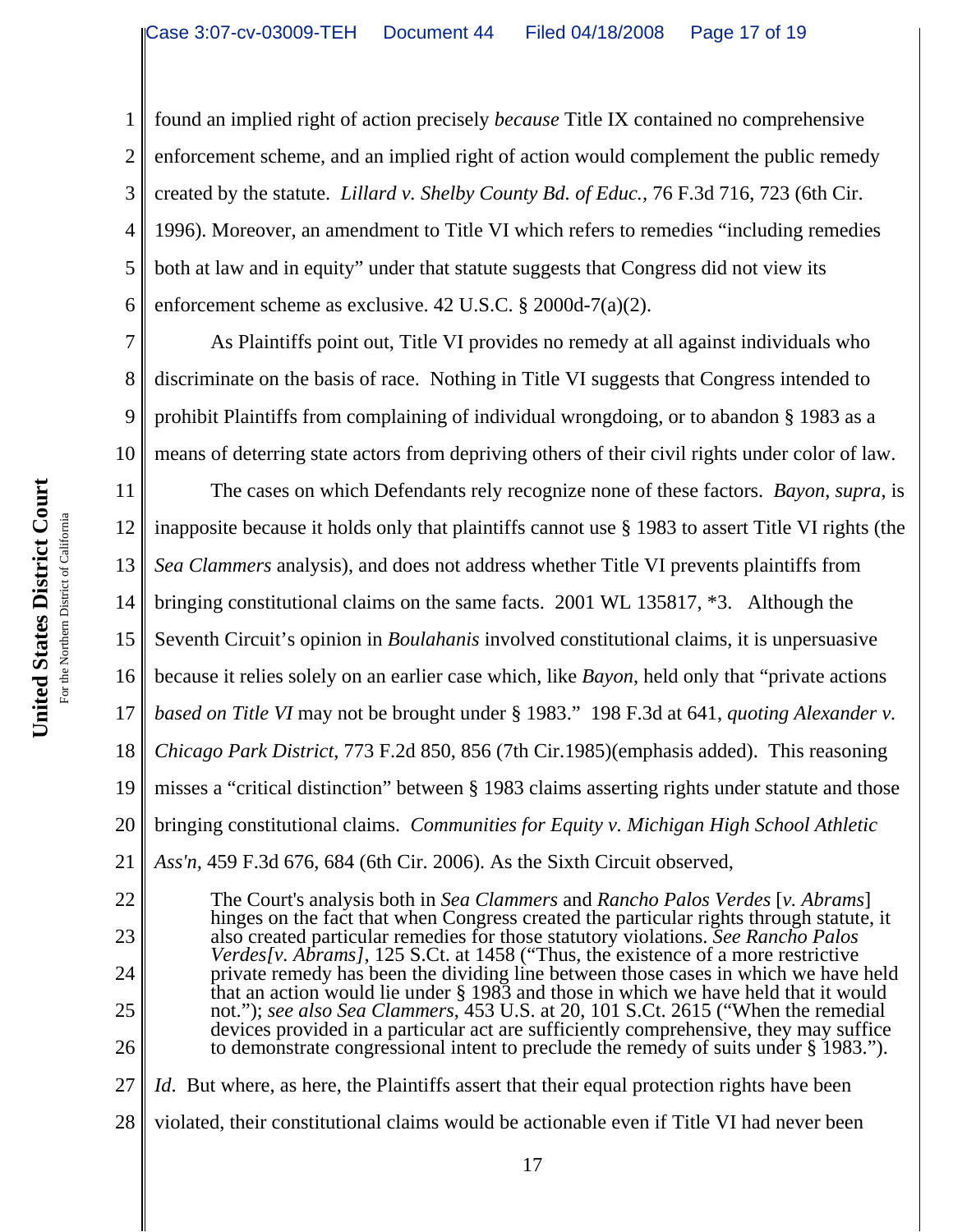1 2 3 4 enacted. The question of what Congress intended shifts from what remedies Congress intended to provide for violations of Title VI, to whether Congress intended to abandon preexisting rights and remedies in Fourteenth Amendment equal protection jurisprudence when it enacted Title VI. *See id.* (discussing Title IX).

5 6 7 8 9 10 11 12 The *Travis* and *Alexander* courts relied in part on their view that there is a "narrower private right of action" under Title VI than through § 1983 to find that § 1983 claims are foreclosed. *See, e.g., Travis*, 2007 WL 529840, \*6, *citing Abrams*, 544 U.S. at 120. The implied right of action under Title VI may well have more restrictive remedies than a § 1983 claim. But the scope of a right of action subsequently implied by courts is no indication that Congress intended to supplant § 1983 claims for constitutional violations when it passed the statute. *See Communities for Equality*, 459 F.3d at 689-91. If anything, it shows that the remedy crafted by Congress was incomplete and not exclusive.

13 14 15 16 17 18 19 20 21 22 23 Both parties urge the Court to look to jurisprudence under Title IX of the Civil Rights Act of 1964, as it was patterned after Title VI and has been interpreted consistently with it. *Barnes v. Gorman*, 536 U.S. 181, 185 (2002) (citations omitted); *Alexander v. Sandoval*, 532 U.S. 275, 280 (2001) (citations omitted). Appellate courts have split on the question of whether Title IX bars constitutional § 1983 claims: the Sixth, Eighth, and Tenth Circuits have found constitutional § 1983 claims are not subsumed by Title IX; the First, Second, Third, and Seventh Circuits have found they are.<sup>7</sup> But Congress passed Title IX assuming that it would be interpreted in the manner that Title VI had been in the preceding 8 years – with a private right of action. *Cannon,* 441 U.S. at 696-697. Accordingly, some courts have treated Title IX's implied right of action as "part of the warp and woof of Title IX's overall remedial scheme" when determining Congress's intent. *Fitgerald*, 504 F.3d at 177, citing

- 24
- 25

26 27 7 *Communities for Equity*, *supra*, *Crawford v. Davis*, 109 F.3d 1281, 1284 (8th Cir.1997); *Seamons v. Snow*, 84 F.3d 1226, 1234 (10th Cir.1996)(Title IX does not preclude § 1983 claims); *Fitzgerald v. Barnstable School Comm.*, 504 F.3d 165, 179-80 (1st Cir. 2007); *Bruneau v. South Kortfight Central School Dist.*, 163 F.3d 749, 756 (2nd Cir. 1998); *Pfeiffer by Pfeiffer v. Marion*

28 *Center Area School Dist.*, 917 F.2d 779, 789 (3rd Cir. 1990); *Waid v. Merrill Area Public Schools*, 91 F.3d 857 (7th Cir. 1996).